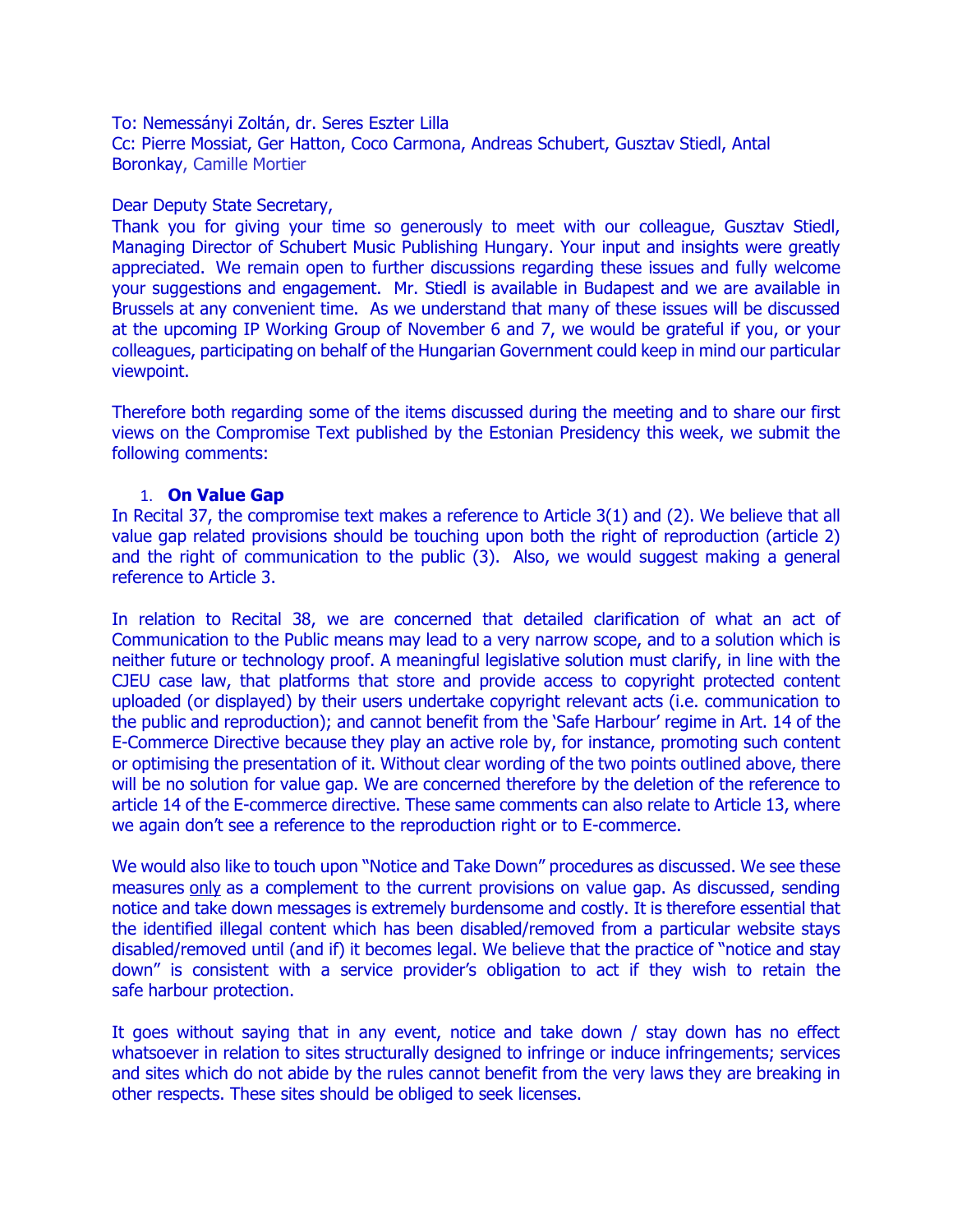In addition to the Value Gap, below some other items in the Compromise Text that are of interest for music publishers are the following:

## 2. **Illustration for teaching**

While there is a positive inclusion of sheet music on recital 17, this only refers to the possibility to give precedence to licenses which are intended for sheet music. However sheet music is not included as an exception to the exception. From what we can see in the Compromise text, the discussion of how much of a work can be included in the exception has been deferred to the Member States. In some countries, where sheet music is prohibited from reproduction, this works well. However, that safeguard is not provided for across the EU. By not having harmonisation in EU law on how much of a work can be used, cross-border use will be complicated and we, the music publishers, may end up losing a hugely important sector of our business: musical scores. We would prefer language provided for the reiteration of an exclusion of Sheet Music and Musical Scores from this exception. This exclusion is crucial for our sector: One must take into account the length of the piece of sheet music. Making available an excerpt of a musical score for illustration for teaching in the Internet may mean making available the whole work given the sometimes reduced length of the piece of work compared to others like books. Excluding sheet music from this exception is only a technicality already present in the EU Acquis (Art. 5.2.a. of the 2001/29/EC Directive already excludes sheet music for the same reason).

## 3. **Claims for fair compensation**

While we welcome the steps taken by the Estonian Presidency to strengthen the EC text, we are concerned that article 12 as it stands, and the amendments proposed by the Presidency, are not yet enough to solve the difficult situation in which music publishers are after the Reprobel Ruling. As you may know, article 12 was originally designed to solve the uncertainty caused by the ECJ ruling in Reprobel. While the European Commission proposal is welcomed, this is not enough to cover the situation in Continental Europe. As opposed to Anglo-American publishing agreements where the author does indeed transfer the rights to publishers, in continental Europe, authors transfer the rights to collective management organisation and then sign agreements with music publishers according to which the latter acquire the right to claim a share of the income in exchange of carrying out publishing activities.

We therefore request a technical adjustment in the wording that would reflect the aboveexplained situation: "Publishers, including those of press publications, books**, music** or scientific publications, often operate on the basis of the transfer of authors' rights by means of contractual agreements or statutory provisions. In **other cases, they operate based on agreements where authors grant a right to claim a share of the income. In this context, publishers** make an investment with a view to the exploitation of the works contained in their publications and may in some instances be deprived of revenues where such works are used under exceptions or limitations such as the ones for private copying and reprography. In a number of Member States compensation for uses under those exceptions is shared between authors and publishers. In order to take account of this situation and improve legal certainty for all concerned parties, Member States should be allowed to determine that, when an author has transferred**, assigned** or licensed his rights**, including the right to claim a share of income,** to a publisher or otherwise contributes with his works to a publication and there are systems in place to compensate for the harm caused by an exception or limitation, publishers are entitled to claim